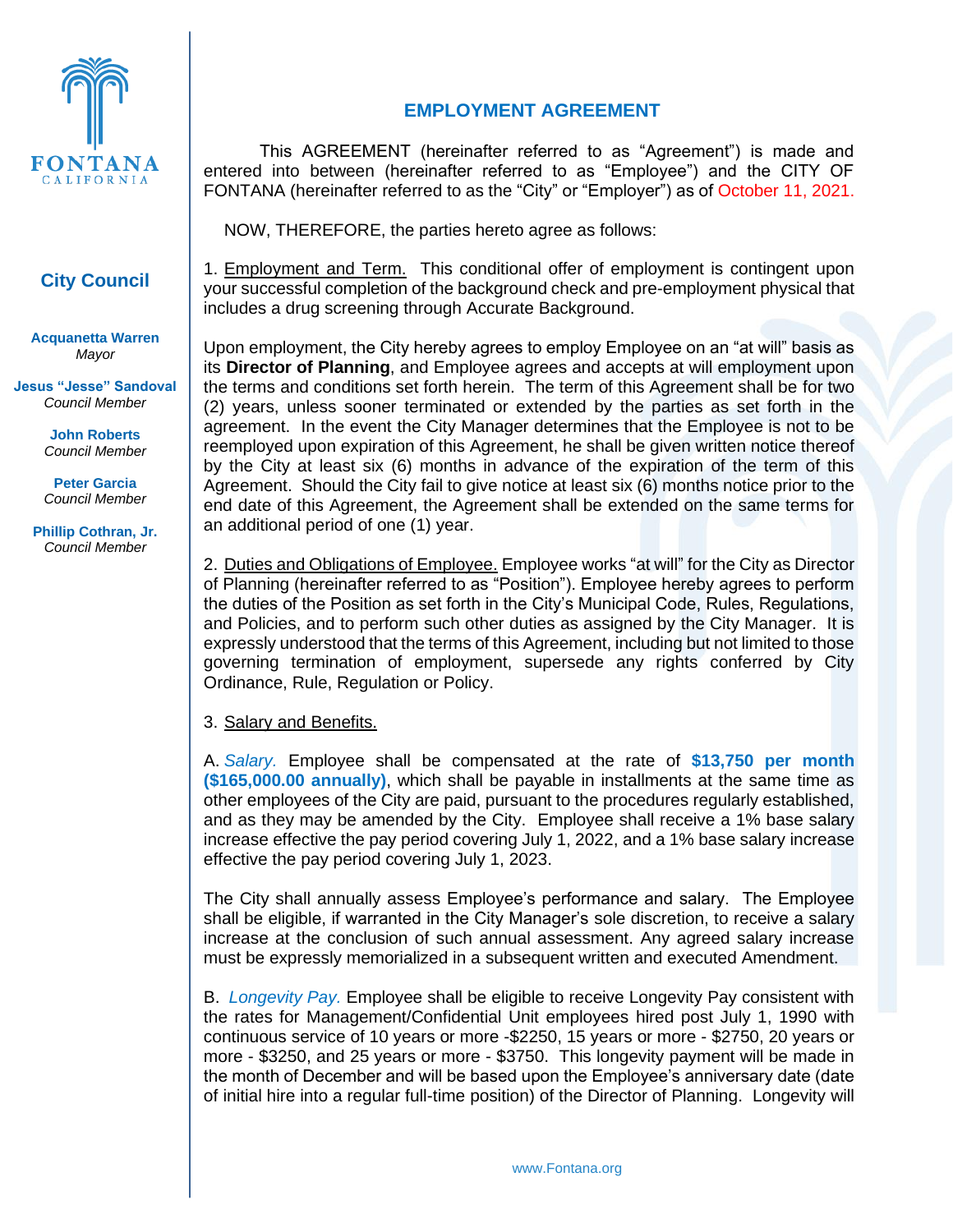cease upon termination of employment.

C. *Automobile Allowance.* The City shall provide the Employee with a six hundred dollar (\$600) monthly automobile allowance to cover all official travel within San Bernardino, Riverside, Orange, and Los Angeles Counties. Travel outside of these areas will be reimbursed at the rate paid per mile to other City employees, except in no case shall the mileage reimbursement for any one trip exceed the cost of round-trip coach airfare between the Ontario Airport and the destination.

Employee shall be responsible for providing all necessary liability insurance for the use of his personal vehicle for City business and shall provide proof of such insurance to the City upon request. Employee shall also be responsible for all maintenance, repair, and replacement costs associated with the use of the Employee's personal vehicle. Finally, Employee shall comply with all vehicle laws and City policies related to safe operation of a motor vehicle when operating his vehicle for a business-related purpose.

- D. *Cell Phone Allowance.* The City shall provide the Employee with an eighty-five dollar (\$85.00) monthly cell phone allowance to cover the costs of using a mobile phone, based on the number of minutes projected to be needed for city-related work.
- E. *Annual Leave Accrual & Cash Out.* Employee shall accrue personal leave in accordance with the leave accrual rate established for Management/Confidential Unit employees. Employee shall agree to limit the number of personal leave hours which can be carried over from year to year to a maximum of one thousand (1,000) hours. Employee will cease to accrue personal leave time until they have reduced their personal leave below their ceiling. Employee may cash out up to 160 hours maximum, subject to the limits on accrued leave cash out time available. All accrued personal leave is payable upon separation from service.
- F. *Administrative Leave.* Upon execution of this Agreement and each fiscal year thereafter, Employee will be allotted eighty (80) hours of Administrative Leave away from the office to be scheduled and used throughout the year. These days off do not accrue, are not subject to carry over, are not subject to any cash-out option, and will not be paid out upon separation of service.
- G. *Bereavement Leave.* Employee shall be entitled to a maximum of up to three (3) in state and four (4) out of state bereavement days per occurrence to be utilized in the event of a death of Employee's spouse, child, brother, sister, parent, grandparent or other relative, subject to the approval of the City. The terms of the Bereavement Leave are governed by the City's internal policies as may be amended by the City from time to time.
- H. *Holidays.* The following eleven (11) holidays shall be observed as paid holidays:

| New Year's Day | Martin Luther King, Jr. Day President's Day |                        |
|----------------|---------------------------------------------|------------------------|
| Memorial Day   | Independence Day                            | Labor Dav              |
| Veteran's Day  | <b>Thanksgiving Day</b>                     | Day After Thanksgiving |

Christmas Eve Christmas Day

Employee shall also be entitled to use three (3) optional "Floating Holidays" to be used as additional administrative leave days. Employee's leave account will receive credit for the two "Floating Holidays" on January 1<sup>st</sup> and credit for one "Floating Holiday" on November 1<sup>st</sup>. "Floating Holiday" time not used by June 30th of each fiscal year will be forfeited. Holidays and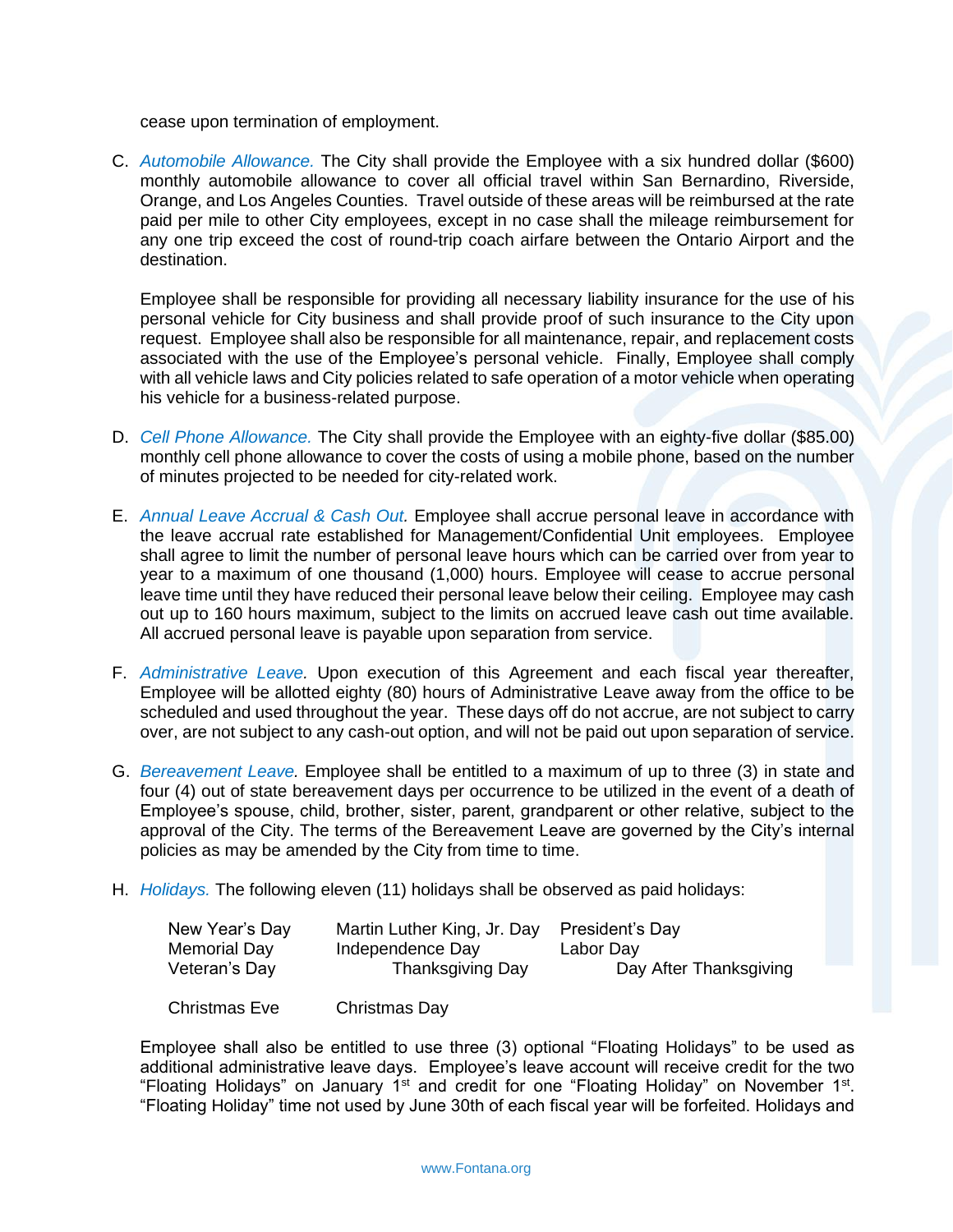"Floating Holidays" shall have the same hour equivalent as Employee's regular work schedule.

- I. *Cafeteria Allotment.* Employee shall have a monthly Cafeteria Plan allotment that is equivalent to 31.4% greater than the Cafeteria allotments provided to the Management/Confidential Unit<br>emplovees of the City. The allotments are adjusted annually based on premium The allotments are adjusted annually based on premium increases/decreases.
- J. *CalPERS.* Employee shall be eligible for the "PEPRA" CALPERS formula of 2% @ 62 and shall pay a member contribution of 6.25%. This percentage is subject to change based upon CALPERS annual actuarial. The City shall pay the employer contribution. Your CalPERS retirement benefit formula is based on several factors and ultimately determined by CalPERS once you are employed with the City. Additional information can be found on the City of Fontana's website in the Confirmation of Understanding (COU) for the Management Confidential Group, or by contacting CalPERS directly at (888) 225-7377.
- K. *Fringe Benefits.* In addition, Employee shall be provided all the fringe benefits which are proportionate to those provided to Management/Confidential Unit employees. These benefits may be adjusted by the City for the Management/Confidential Unit from time to time and the amounts shall be adjusted proportionately based on any adjustments in City contributions.
- 4. At-Will Employment Status, Termination of Agreement and Severance Pay.
- A. *Nature of Employment*. Employee expressly agrees that the employment relationship created by this Agreement is "at will" and that Employee serves at the will and pleasure of the City Manager. Nothing in this Agreement, any Resolution, Statute, Ordinance, Rule, or Policy shall prevent, limit or otherwise interfere with the right of the City Manager to terminate the services of the Employee at any time without cause or right of notice, *Skelly* conference, hearing, appeal or grievance. Employee waives any rights to the contrary, including but not limited to those set forth in Fontana Municipal Code Sections 20-31 and 20-32.
- B. *By the Employee*. The Employee may terminate this Agreement upon written notice to the City Manager and shall endeavor to give two (2) weeks' prior notice. The City shall have the complete discretion to terminate the Employee any time prior to the end of such notice period, provided the City pays the Employee all compensation due and owing through the last day actually worked, plus an amount equal to the base salary the Employee would have earned through the remainder of the notice period.
- C. *By the City, Without Cause*. At any time, the City may terminate the Employee's employment for any reason without cause. In the event the City exercises its right under this provision to terminate employment without cause, the Employee will be entitled to one of the following three options, at the City's discretion: (1) three (3) months' notice of termination of employment; or, (2) compensation due and owing through the last day actually worked, plus three (3) months of the Employee's salary as of the time of the termination *or* an amount equivalent to the remainder of the term of this Agreement pursuant to the requirements of Government Code § 53260, whichever is less; or, (3) a combination of notice of termination of employment and salary in lieu of notice of termination of employment, not to exceed a total of three (3) months *or* an amount equivalent to the remainder of the term of this Agreement pursuant to the requirements of Government Code § 53260, whichever is less.

Further, per Government Code sections 53243 to 53243.4, if Employee is convicted of a crime involving an abuse of the Employee's office or position, whether before or after release from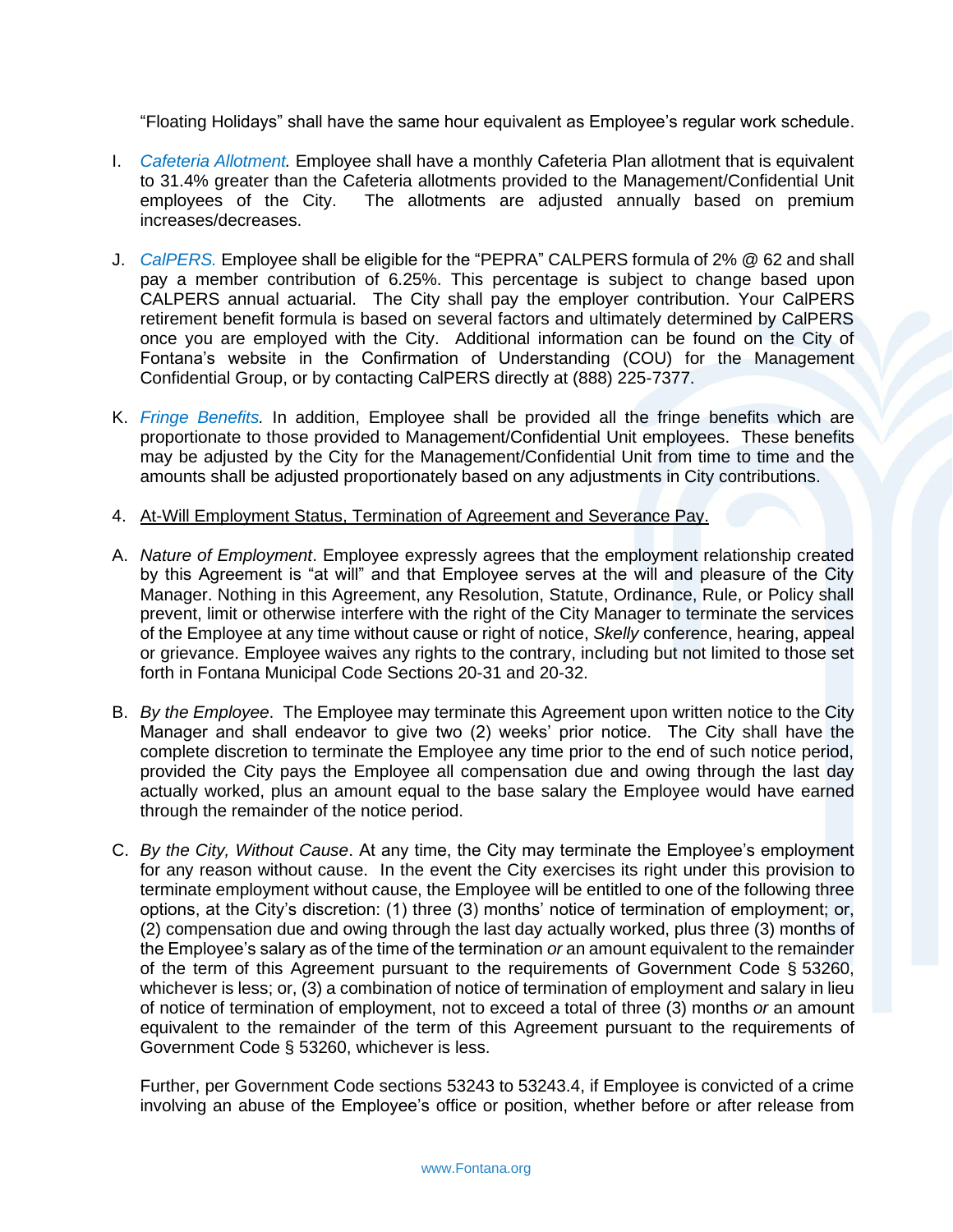employment, Employee shall fully reimburse the City for any severance pay, paid leave salary disbursed pending an investigation related to the crime, or legal criminal defense funds relevant to the crime.

- D. *By the City, For Cause*. At any time, and without prior notice, the City may terminate Employee for Cause (as defined below). The City shall pay Employee all compensation then due and owing; thereafter, all of the City's obligations under this Agreement shall cease. Termination shall be for "cause" if Employee: (1) acts in bad faith and to the detriment of the City; (2) refuses or fails to act in accordance with any specific direction or order of the City; (3) exhibits in regard to the Employee's employment unfitness or unavailability for service, misconduct, dishonesty, habitual neglect, or incompetence; (4) is convicted of a crime involving dishonesty, breach of trust, or physical or emotional harm to any person; or (5) breaches any material term of this Agreement. Any dispute between the City Manager and Employee regarding whether the Employee's conduct constitutes cause for termination shall be resolved conclusively by the City Council, in its discretion, without right of appeal.
- 5. Amendments. This Agreement may not be amended or modified except by a writing signed by both parties. The failure of either party to insist on strict compliance with the terms or conditions of this Agreement by the other party shall not be deemed a waiver of that term or condition nor shall any waiver of any right or power at any one time be deemed a waiver of that right or power for all times.
- 6. Severability. If a court or arbitrator holds any provision of this Agreement to be invalid, unenforceable, or void, the remainder of this Agreement shall remain in full force and effect.
- 7. Attorneys' Fees. In any legal action, arbitration, or other proceeding brought to enforce or interpret the terms of this Agreement, the prevailing party shall be entitled to recover reasonable attorneys' fees and costs.
- 8. Governing Law. This Agreement shall be governed by and construed in accordance with the law of the State of California. Venue shall be appropriate in San Bernardino County Superior Court.
- 9. Interpretation. This Agreement shall be construed as a whole, according to its fair meaning, and not in favor of or against any party. The Agreement is integrated and whole and not reliant on any parole evidence for its terms. No presumption for or against validity or as to any interpretation based upon the identity of the drafter shall be applicable.
- 10. Conflict of Interest. The Employee agrees to abide with all applicable local State and Federal rules on conflicts of interest and receipt of gifts, including without limitation those rules found in the California Fair Political Practices Act and related regulations and those found in Government Code Sections 1090, *et seq*.
- 11. Acknowledgment. The Employee acknowledges that the Employee has read and understands this Agreement, that the Employee is fully aware of its legal effect, and that the Employee has entered into it freely and voluntarily and based on his own judgment and not on any representations or promises other than those contained in this Agreement.